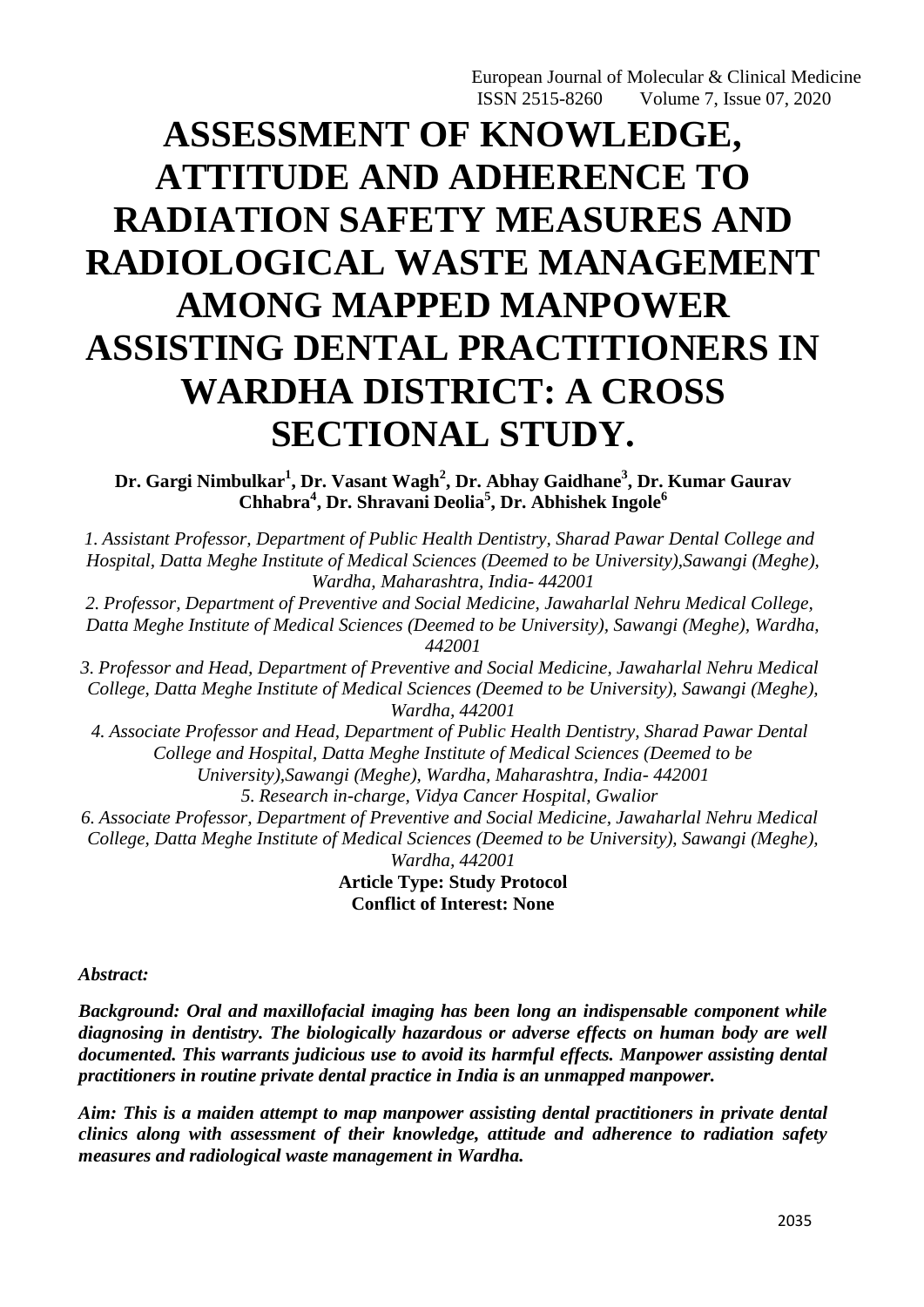*Methodology: This cross-sectional study will utilize 26 point structured; validated and pre-tested questionnaire regarding knowledge, attitude and adherence to radiation safety measures and radiological waste management.*

*Statistical analysis: The data collected will be computed and chi square test, unpaired t test, one way ANOVA followed by post hoc test and Pearson's correlation coefficient will be used appropriately for statistical analysis.*

*Implications: At the end of study, mapping of manpower assisting dental practitioners will be done. The degree of knowledge, attitude and adherence to radiation safety measures and radiological waste management among manpower assisting dental practitioners will be obtained and the findings can be shared with apex council for the designing and implementation of formal training program for these dental assistants.*

*Key words:*

*Radiation safety, radiation hazard, radiology waste, dental assistants, occupational hazard*

### **INTRODUCTION**

Oral radiography is an indispensable part of diagnostic tools in the field of dentistry. The hazardous effects of X-rays on human body have been well documented.<sup>1,2</sup> This necessitates judicious use of radiation modalities. As ALARA-principle states, the patient's radiation dose must be optimized to a degree which is as low as reasonably achievable.<sup>3</sup> Numerous protection guidelines have been set by different organizations worldwide and clinical trainings are given to dental students as a part of their academic curriculum for educating them towards the radiation hazards and the risks-reduction methods.<sup>4,5</sup> Though advances in technologies have reduced radiation doses considerably, negligence has been observed seen on part of the professionals when it comes to application of their knowledge and following the policies to keep a check and reduce the adverse health effects from the  $radiations.<sup>6-8</sup>$ 

Radiographic films and processing solutions are used in conventional radiography which leads to generation of radiographic wastes. These wastes can be broadly classified as solid wastes including lead and silver whereas the primary effluent is soluble silver which if unprocessed and discharged into environment is immensely hazardous. 9

The silver contaminating the ecosystem ultimately shows up in human body through food chain. It causes changes in blood cells, fatty degeneration of organs especially kidney and liver, bluish-gray discoloration of the skin and eyes and can accumulate in the brain and muscles.<sup>10</sup> Knowledge on radiographic waste management is sadly poor amongst the dental practitioners <sup>11-13</sup> who dispose the wastes in the same route as other non-toxic wastes inadvertently polluting the environment.

Now is the era of 4 or 6 handed dentistry. Therefore manpower assisting dentist in dental operating room has become vital part of any dental clinic. In India, most of the private dental clinics hire assistants for dental operating room without any professional qualification. The trend is to hire and train the personnel according to the needs of clinic. This assistant is given the responsibility to assist the dentist in all the clinical work related to the patient. Pertaining to radiography, the role of assistant often includes helping dentist in taking a dental radiograph, its development and radiological waste management.

The dentists are trained thoroughly in their curriculum and through CDE programs updated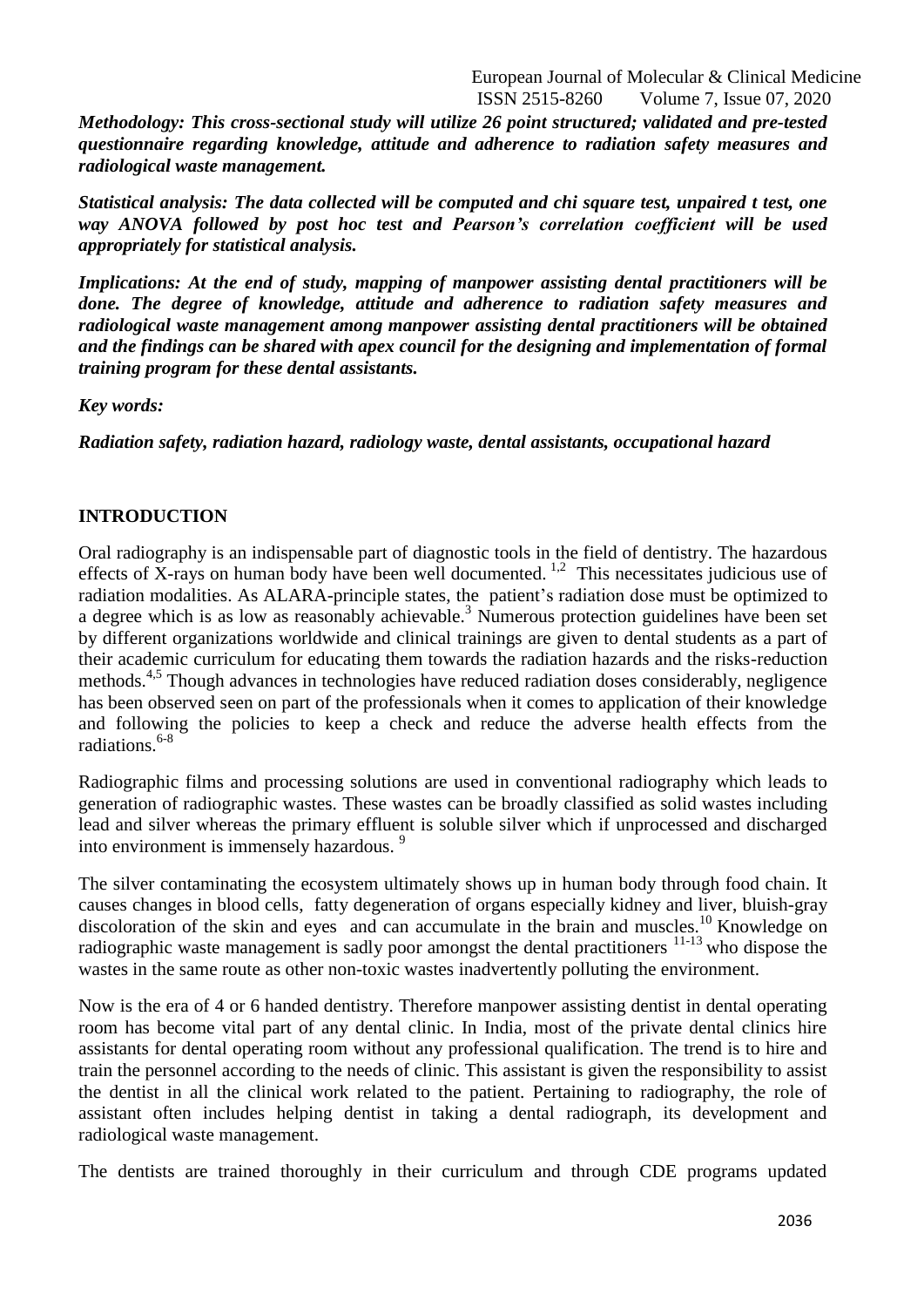regularly regarding radiation safety measures and radiological waste management. But the dental assistants' training and capacity building in this context is questionable. As an employer, the onus is on hiring dentist to train the assistant regarding various protocols to be followed during radiography, regarding waste management, appropriate use of personal protective equipments, sterilization and disinfection of equipments and instruments and maintenance of hand as well as personal hygiene. The people being employed as assistant vary in their educational qualifications ranging from uneducated to post graduate qualifications.

Literature review showed that the knowledge, attitude and practices of dentists pertaining to radiation safety and radiological waste management were deficient, inadequate or poor.<sup>11-17</sup> The paucity of research data regarding the knowledge, attitude and adherence to radiation safety measures and radiological waste management among assistants for dental operating room has been observed to the best of investigator's knowledge. Also there is paucity of data regarding their educational qualification status of the personnel being employed as assistants for dentist. Therefore, this study is a sincere attempt to map the manpower and determine dental assistant's knowledge, attitude and adherence to radiation safety measures and radiological waste management in Wardha district to obtain base line data.

### **METHODOLOGY**

This cross sectional study will be accomplished among manpower assisting dentist in private clinics of Wardha District after obtaining ethical approval from Institutional Ethical Committee. The study duration will be 6 months from November 2019 to April 2020. Dental assistants are defined as the manpower assisting dentist in the procedures related to the patient care such as case registration, case history record maintenance, sterilization and disinfection, assisting in examination, radiography and clinical procedures, manipulation of various dental materials, biomedical waste management etc. Those at least 19 years of age and willing to partake in the study will be included while others with work experience in dental clinic of less than 1 year and submitting incompletely filled questionnaire will be excluded.

Depending upon the capacity of the dental clinic, the number of dental assistants ranges from no to multiple personnel. Therefore, all the private dental clinics in Wardha district will be contacted and dental assistants will be asked to participate in the study.

A pretested, validated, structured close ended questionnaire in close ended format will be designed in English after carrying out and collecting data through comprehensive literature search. The questionnaire will have following domains respectively: demographic details, knowledge, attitude, and practice. Validity and reliability assessment will be done with the help of subject matter experts. This questionnaire will be then translated to Marathi which is a local language by 3 bilingual translators. The questionnaire in Marathi will be back translated to English by another independent translator. Discrepancies between the original language and Marathi language will be noted, reviewed and resolved by the translators to confirm equivalence. The questionnaire will then be subjected to pre-test to assess the simplicity, perceptibility and comprehensibility.

Test-retest method will be used for assessing reliability and stability of the questionnaire. Internal consistency will be evaluated using Cronbach's alpha value for the aforementioned three sections. Thus, a final pre-tested, validated, close ended, self-structured and self-administered questionnaire will be prepared.

Study participants will be approached in the dental clinics and introduced about the research project. Written informed consent will be obtained and self-administered questionnaire will be given to be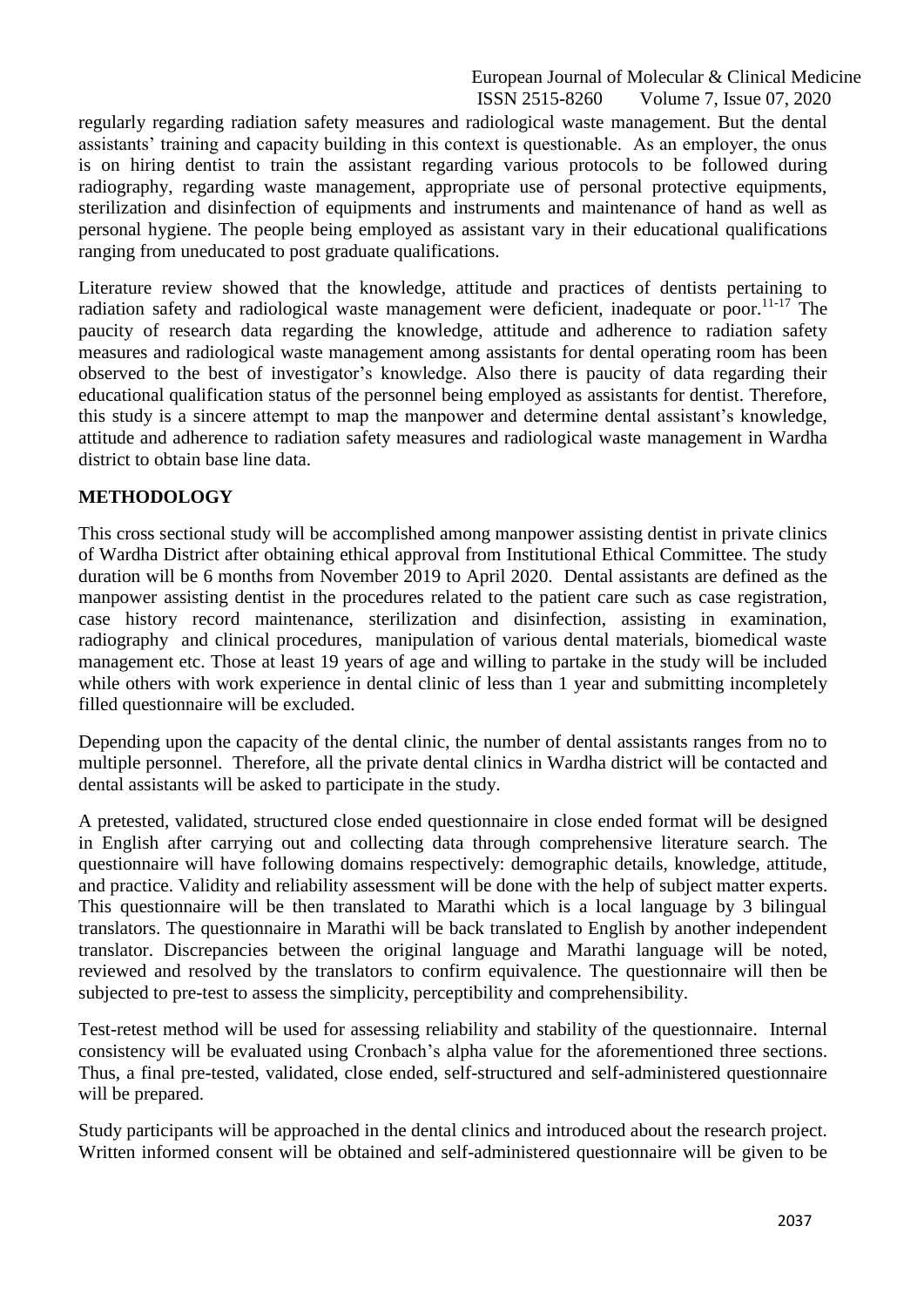filled. The questionnaire will be collected back the next day from the respondent. The data will be entered in Microsoft Excel spread sheet.

For knowledge based questions scoring, each correct answer will score 1 mark while incorrect answer will score 0 mark. If participants scored  $\geq$  mean score of the correctly answered questions it will be categorized as knowledgeable whereas score < mean score of the correctly answered questions will be categorized as not knowledgeable. Attitude will be assessed with five point Likert's scale. The scores given will be strongly agree  $= 5$  to strongly disagree  $= 1$  where positive response will be correct attitude whereas when the correct attitude will be negative response, the coding will be reversed i.e. strongly agree  $= 1$  to strongly disagree  $= 5$ . Similar to knowledge based questions, total score of attitudinal questions will be computed and then, participants with  $\geq$  mean score were categorized as having good attitude and poor attitude if participants scored < mean score. Correct practice will secure 1 mark and incorrect practice will secure 0 marks. Total practice scores will be computed and participants score  $\geq$  mean score will be categorized as good practice and poor practice if scores will be < mean score.

Data obtained will be entered in Microsoft excel sheets. SPSS version 20 will be utilized for statistical analysis. The results of descriptive analysis will be tabulated and represented as graphs as deemed appropriate. For comparison between groups Chi square test will be used. Unpaired t test and ANOVA will be used to compare means appropriately. Evaluation of the relationship between knowledge, attitude and practices will be done using Pearson's correlation coefficient.

# **IMPLICATIONS:**

The results will depict the picture regarding the knowledge, attitude and adherence to radiation safety measures and radiological waste management among mapped manpower assisting dental practitioners in Wardha district. If the results suggest poor knowledge, attitudes and practices, the findings can be referred to apex council for designing a competency based certificate course for manpower assisting dental on radiation safety measures and radiological waste management for the manpower assisting dental professionals in the clinic before recruitment. Also guidelines regarding the periodic mandatory up gradation by means of attending continuing dental education programs to enhance the standards can be drafted. This will pave road for dental professionals to internalize quality assured health standards in their routine professional practice, to ensure occupational and environmental safety for themselves and the personnel working in the dental clinic.

# **REFERENCES**

- [1] Hwang SY, Choi ES, Kim YS, Gim BE, Ha M, Kim HY. Health effects from exposure to dental diagnostic X-ray. Environ Health Toxicol. 2018;33(4):e2018017. doi:10.5620/eht.e2018017
- [2] Schonfeld, J., Lee, C., Berrington de Gonzalez, A. Medical Exposure to Radiation and Thyroid Cancer. Clinical Oncology,2011;23: 244-250.
- [3] Ned Tijdschr Tandheelkd. 2015 May;122(5):263-70. doi: 10.5177/ntvt.2015.5.14227. [The ALARA-principle. Backgrounds and enforcement in dental practices]. [Article in Dutch; Abstract available in Dutch from the publisher] Berkhout WE.
- [4] AERB safety code (Code No. AERB/SE/MED-2) Mumbai 2001(1-20).
- [5] International commission in radiological protection. The 2007 Recommendation of the International Commission on Radiological Protection, ICRP Publication 103. Ann ICRP 2007;37:1-332.
- [6] Chaudhry M, Jayaprakash K, Shivalingesh KK, et al. Oral Radiology Safety Standards Adopted by the General Dentists Practicing in National Capital Region (NCR). J Clin Diagn Res. 2016;10(1):ZC42‐ZC45. doi:10.7860/JCDR/2016/14591.7088